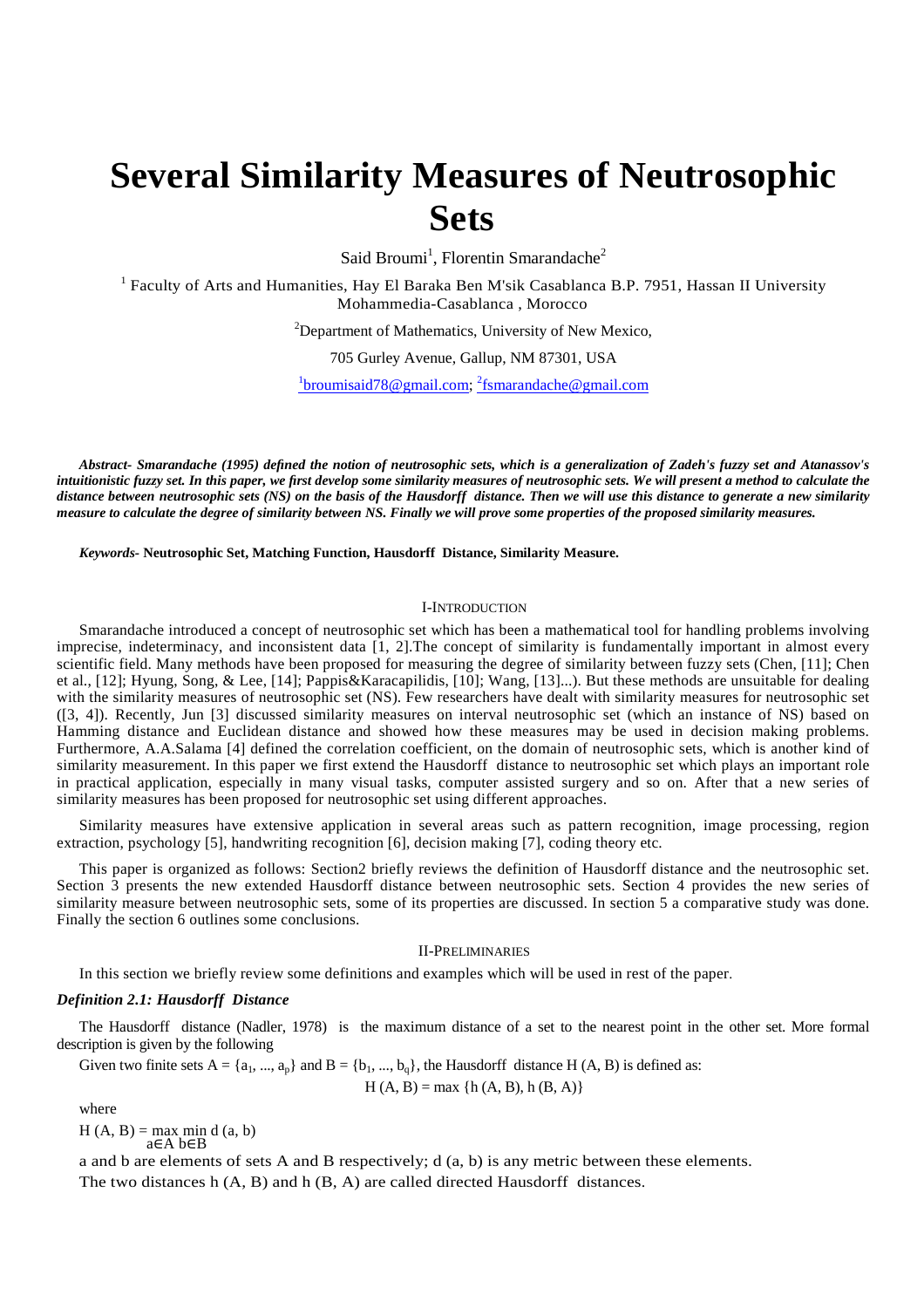The function h (A, B) (the directed Hausdorff distance from A to B) ranks each element of A based on its distance to the nearest element of B, and then the largest ranked such element (the most mismatched element of A) specifies the value of the distance. Intuitively, if  $h(A, B) = c$ , then each element of A must be within distance c of some element of B, and there also is some element of A that is exactly distance c from the nearest element of B (the most mismatched element). In general h  $(A, B)$  and h  $(B, A)$  can attain very different values (the directed distances are not symmetric).

Let us consider the real space R, for any two intervals  $A = [a_1, a_2]$  and  $B = [b_1, b_2]$ , the Hausdorff distance  $H(A, B)$  is given by

$$
H(A, B) = max \{ |a_1 - b_1|, |a_2 - b_2| \}
$$

*Definition 2.2 (see [2]).* Let U be an universe of discourse then the neutrosophic set A is an object having the form  $A = \{ \langle x : A \rangle \}$  $T_{A(x)}I_{A(x)}F_{A(x)} > x \in U$ , where the functions T, I, F : U  $\rightarrow$  [ 0,1<sup>+</sup>[ define respectively the degree of membership (or Truth), the degree of indeterminacy, and the degree of non-membership (or Falsehood) of the element  $x \in U$  to the set A with the condition.

$$
0 \leq T_{A(x)} + I_{A(x)} + F_{A(x)} \leq 3^+.
$$

From philosophical point of view, the neutrosophic set takes the value from real standard or non-standard subsets of ]<sup>−0,1+</sup>[. So instead of ]<sup>−0</sup>,1<sup>+</sup>[ we need to take the interval [0,1] for technical applications, because ]<sup>−0</sup>,1<sup>+</sup>[will be difficult to apply in the real applications such as in scientific and engineering problems.

*Definition 2.3 (see [2]).* A neutrosophic set A is contained in another neutrosophic set B i.e. A ⊆ B if ∀x ∈ U, T<sub>A</sub>(x) ≤ T<sub>B</sub>(x), I<sub>A</sub>(x)  $\geq I_B(x)$ ,  $F_A(x) \geq F_B(x)$ .

**Definition 2.4 (see [2]).** The complement of a neutrosophic set A is denoted by A<sup>c</sup> and is defined as  $T_A^c{}_{(x)} = T_{A(x)}$ ,  $I_A^c{}_{(x)} = I_{A(x)}$ , and  $F_A^c{}_{(x)} = F_{A(x)}$  for every x in X.

A complete study of the operations and application of neutrosophic set can be found in [1] [2].

In this paper we are concerned with neutrosophic sets whose  $T_A$ ,  $I_A$  and  $F_A$  values are single points in [0, 1] instead of subintervals/subsets in [0, 1].

### III. EXTENDED HAUSDORFF DISTANCE BETWEEN TWO NEUTROSOPHIC SETS

Based on the Hausdorff metric, Eulalia Szmidt and Janusz Kacprzyk defined a new distance between intuitionistic fuzzy sets and/or interval-valued fuzzy sets in[8], taking into account three parameter representation (membership, non-membership values, and the hesitation margins) of A-IFSs which fulfill the properties of the Hausdorff distances. Their definition is defined by:

$$
H_3(A, B) = \frac{1}{n} \sum_{i=1}^{n} max\{|\mu_A(x) - \mu_B(x)|, |v_A(x) - v_B(x)|, |\pi_A(x) - \pi_B(x)|\}
$$

where  $A = \{ \langle x, \mu_A(x), \nu_A(x), \pi_A(x) \rangle \}$  and  $B = \{ \langle x, \mu_B(x), \nu_B(x), \pi_B(x) \rangle \}.$ 

The terms and symbols used in [8] are changed so that they are consistent with those in this section.

In this paper we are interested in extending the Hausdorff distance formulation in constructing a new distance for neutrosophic set due to its simplicity in the calculation.

Let  $X = \{x_1, x_2, ..., x_n\}$  be a discrete finite set. Consider a neutrosophic set A in X, where  $T_{A(x_i)}, T_{A(x_i)}, F_{A(x_i)} \in [0, 1]$ , for every  $x_i \in X$ , represent its membership, indeterminacy, and non-membership values respectively denoted by  $A = \{ \langle x, T_{A(xi)}, I_{A(xi)} \rangle\}$  $F_{A(xi)} >$ .

Then we propose a new distance between  $A \in NS$  and  $B \in NS$  defined by

$$
d_H(A, B) = \frac{1}{n} \sum_{i=1}^{n} \max\{|T_A(x_i) - T_B(x_i)|, |I_A(x_i) - I_B(x_i)|, |F_A(x_i) - F_B(x_i)|\}
$$

Where  $d_H(A, B) = H(A, B)$  denote the extended Hausdorff distance between two neutrosophic sets A and B.

Let A, B and C be three neutrosophic sets for all  $x_i \in X$  we have:

$$
d_H(A, B) = H(A, B) = max \{ |T_A(x_i) - T_B(x_i)|, |I_A(x_i) - I_{B(x_i)}|, |F_A(x_i) - F_B(x_i)| \}
$$

The same between A and C are written as:

For all  $x_i \in X$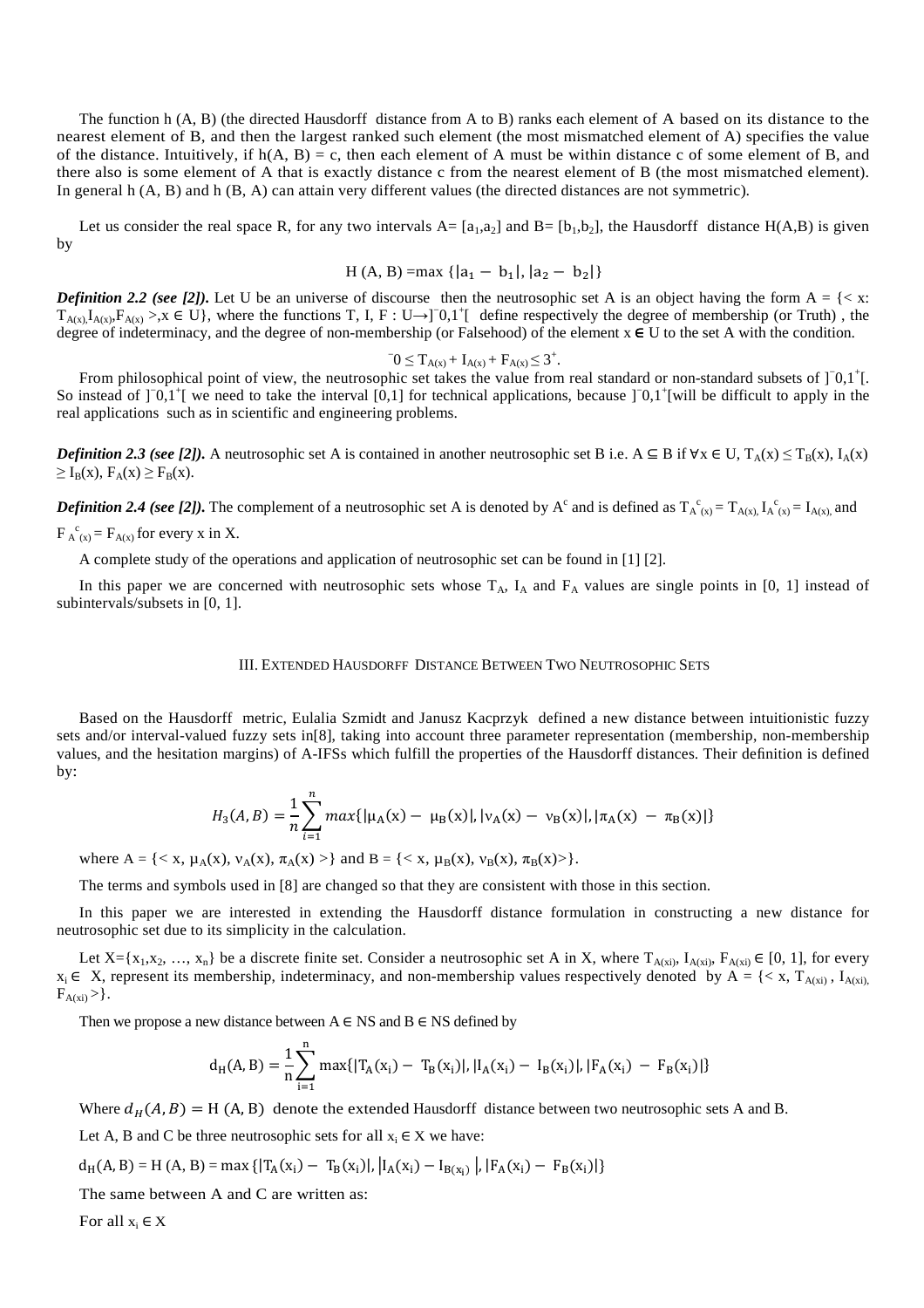$H(A, C) = \max \{ |T_A(x_i) - T_C(x_i)|, |I_A(x_i) - I_C(x_i)|, |F_A(x_i) - F_C(x_i)| \}$ 

and between B and C is written as:

For all  $x_i \in X$ 

H (B, C) = max { $|T_B(x_i) - T_C(x_i)|$ ,  $|I_B(x_i) - I_C(x_i)|$ ,  $|F_B(x_i) - F_C(x_i)|$ }

# *Proposition 3.1:*

The above defined distance  $d_H(A, B)$  between NS A and B satisfies the following properties (D1-D4):

**(D1)**  $d_H(A, B) \ge 0$ .

**(D2)**  $d_H(A, B) = 0$  if and only if A = B; for all A, B  $\in$  NS.

$$
(D3) dH(A, B) = dH(B, A).
$$

**(D4**) If A⊆B⊆C, C is an NS in X, then

And

$$
d_H(A,C) \geq d_H(B,C)
$$

 $d_H(A, C) \geq d_H(A, B)$ 

**Remark**: Let A,  $B \in NS$ ,  $A \subseteq B$  if and only if, for all  $x_i$  in X

 $T_A(x_i) \le T_B(x_i), I_A(x_i) \ge I_B(x_i), F_A(x_i) \ge F_B(x_i)$ 

It is easy to see that the defined measure  $d_H(A, B)$  satisfies the above properties (D1)-(D3). Therefore, we only prove (D4). Proof of (D4) for the extended Hausdorff distance between two neutrosophic sets. Since A⊆ B⊆ C implies, for all  $x_i$  in  $X$   $T_A(x_i) \leq T_B(x_i) \leq T_C(x_i)$ ,  $I_A(x_i) \geq I_B(x_i) \geq I_C(x_i)$ ,  $F_A(x_i) \geq F_B(x_i) \geq F_C(x_i)$ We prove that  $d_H(A, B) \leq d_H(A, C)$ 

 $\alpha$ - If  $|T_A(x_i) - T_C(x_i)| \ge |I_A(x_i) - I_C(x_i)| \ge |F_A(x_i) - F_C(x_i)|$ 

Then

 $H(A, C) = |T_A(x_i) - T_C(x_i)|$  but we have

(i) For all  $x_i$  in X,  $|I_A(x_i) - I_B(x_i)| \leq |I_A(x_i) - I_C(x_i)|$  $\leq |T_A(x_i) - T_C(x_i)|$ 

And, for all  $x_i$  in  $X$   $|F_A(x_i) - F_B(x_i)| \leq |F_A(x_i) - F_C(x_i)|$  $\leq |T_A(x_i) - T_C(x_i)|$ 

(ii) For all 
$$
x_i
$$
 in X,  $|I_B(x_i) - I_C(x_i)| \le |I_A(x_i) - I_C(x_i)|$ 

$$
\leq |T_A(x_i) - T_C(x_i)|
$$

And , for all  $x_i$  in  $X$   $|F_B(x_i) - F_C(x_i)| \leq |F_A(x_i) - F_C(x_i)|$ 

 $\leq |T_A(x_i) - T_C(x_i)|$ 

On the other hand we have, for all  $x_i$  in X

$$
\begin{array}{c} \text{(iii)} \ |T_A(x_i) - T_B(x_i)| \leq |T_A(x_i) - T_C(x_i)| \\ \text{and } |T_B(x_i) - T_C(x_i)| \leq |T_A(x_i) - T_C(x_i)| \end{array}
$$

Combining (i), (ii), and (iii) we obtain

Therefore, for all  $x_i$  in X

 $\mathbf{1}$  $\frac{1}{n}\sum_{i=1}^{n} \max \{ |T_A(x_i) - T_B(x_i)|, |I_A(x_i) - I_B(x_i)|, |F_A(x_i) - F_B(x_i)| \} \leq \frac{1}{n}$  $\frac{1}{n}\sum_{i=1}^{n} \max \{ |T_A(x_i) - T_C(x_i)|, |I_A(x_i) - I_C(x_i)|, |F_A(x_i) - F_C(x_i)| \}$ And

 $\mathbf{1}$  $\frac{1}{n}\sum_{i=1}^{n} \max \{ |T_B(x_i) - T_C(x_i)|, |I_B(x_i) - I_C(x_i)|, |F_B(x_i) - F_C(x_i)| \} \leq \frac{1}{n}$  $\frac{1}{n}\sum_{i=1}^{n} \max \{ |T_A(x_i) - T_C(x_i)|, |I_A(x_i) - I_C(x_i)|, |F_A(x_i) - F_C(x_i)| \}$ That is

$$
d_H(A, B) \le d_H(A, C) \text{ and } d_H(B, C) \le d_H(A, C).
$$

 $\beta$  - If  $|T_A(x_i) - T_C(x_i)| \leq |F_A(x_i) - F_C(x_i)| \leq |I_A(x_i) - I_C(x_i)|$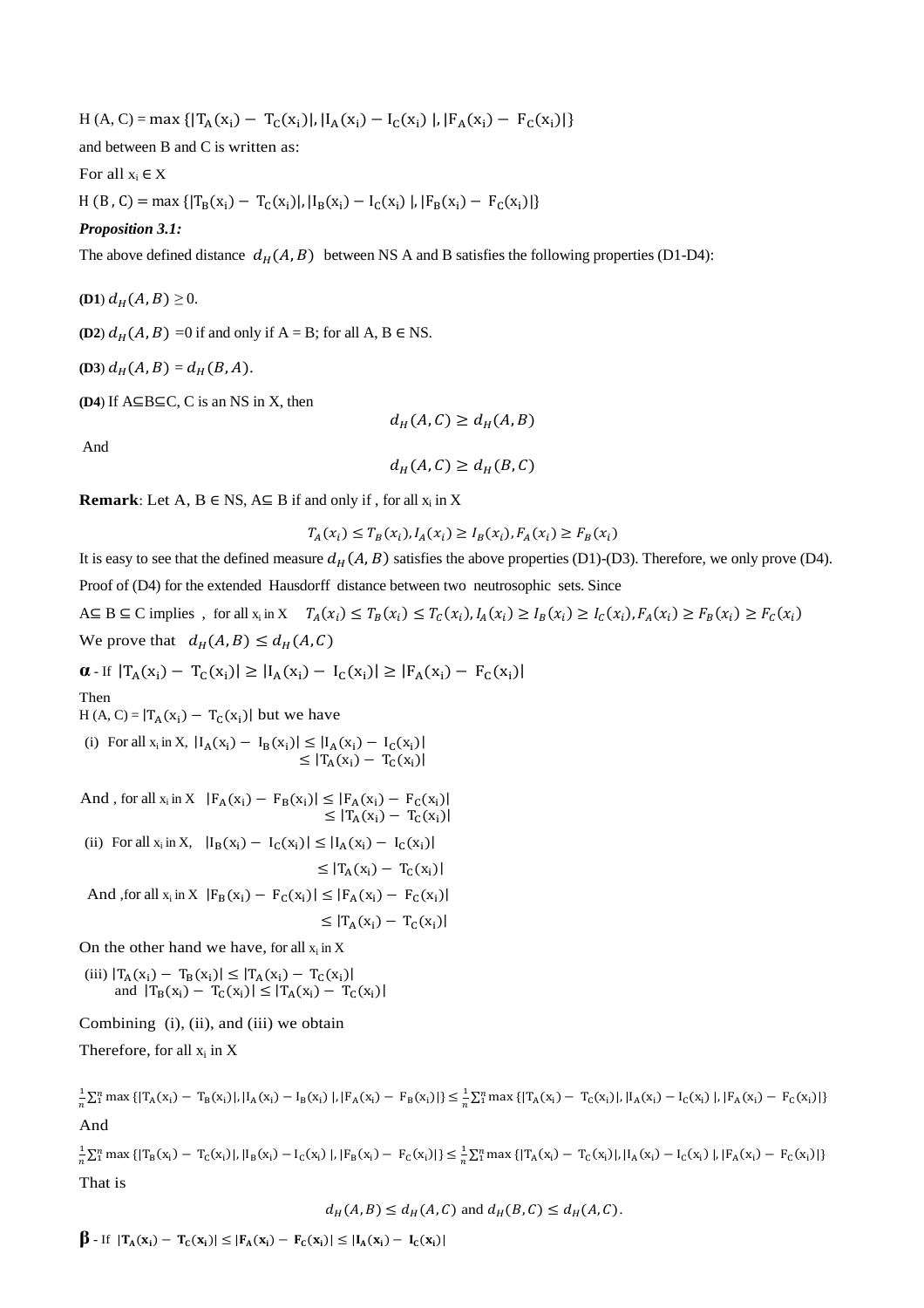# Then

H (A, C) =  $|I_A(x_i) - I_C(x_i)|$  but we have for all  $x_i$  in X

\n- (a) 
$$
|T_A(x_i) - T_B(x_i)| \leq |T_A(x_i) - T_C(x_i)|
$$
  $\leq |I_A(x_i) - I_C(x_i)|$   $\leq |I_A(x_i) - I_C(x_i)|$   $\leq |T_A(x_i) - F_C(x_i)|$   $\leq |I_A(x_i) - I_C(x_i)|$
\n- (b)  $|T_B(x_i) - T_C(x_i)| \leq |T_A(x_i) - T_C(x_i)|$   $\leq |I_A(x_i) - I_C(x_i)|$   $\leq |I_A(x_i) - I_C(x_i)|$   $\leq |I_A(x_i) - I_C(x_i)|$   $\leq |I_A(x_i) - I_C(x_i)|$   $\leq |I_A(x_i) - I_C(x_i)|$
\n
\nOn the other hand we have for all  $x_i \in X$ :

(c) 
$$
|I_A(x_i) - I_B(x_i)| \le |I_A(x_i) - I_C(x_i)|
$$
 and  
\n $|I_B(x_i) - I_C(x_i)| \le |I_A(x_i) - I_C(x_i)|$ 

Combining (a) and (c) we obtain:

Therefore, for all 
$$
x_i
$$
 in  $X$ .

$$
\frac{1}{n} \textstyle \sum_{i=1}^{n} \max \left\{ |T_A(x_i) - T_B(x_i)|, |I_A(x_i) - I_B(x_i)|, |F_A(x_i) - F_B(x_i)| \right\} \leq \frac{1}{n} \textstyle \sum_{i=1}^{n} \max \left\{ |T_A(x_i) - T_C(x_i)|, |I_A(x_i) - I_C(x_i)|, |F_A(x_i) - F_C(x_i)| \right\}
$$

And

J  $\frac{1}{n}\sum_{i=1}^{n} \max \{ |T_{B}(x_{i}) - T_{C}(x_{i})|, |I_{B}(x_{i}) - I_{C}(x_{i})|, |F_{B}(x_{i}) - F_{C}(x_{i})| \} \leq \frac{1}{n}$  $\frac{1}{n}\sum_{i=1}^{n} \max \{ |T_A(x_i) - T_C(x_i)|, |I_A(x_i) - I_C(x_i)|, |F_A(x_i) - F_C(x_i)| \}$ That is

 $d_H(A, B) \leq d_H(A, C)$  and  $d_H(B, C) \leq d_H(A, C)$ 

$$
\gamma \text{ - if } \left|T_A(x_i)-T_C(x_i)\right|\leq |I_A(x_i)-I_C(x_i)|\leq |F_A(x_i)-F_C(x_i)|
$$

Then

H (A, C) =  $|F_A(x_i) - F_C(x_i)|$  but we have for all  $x_i$  in X

(a) 
$$
|T_A(x_i) - T_B(x_i)| \leq |T_A(x_i) - T_C(x_i)|
$$

\n $\leq |F_A(x_i) - F_C(x_i)|$ 

\nand  $|I_A(x_i) - I_B(x_i)| \leq |I_A(x_i) - I_C(x_i)|$ 

\n $\leq |F_A(x_i) - F_C(x_i)|$ 

\n(b) for all  $x_i$  in  $X$   $|T_B(x_i) - T_C(x_i)| \leq |T_A(x_i) - T_C(x_i)|$ 

(a) for all 
$$
x_i
$$
 in  $A$   $|I_B(x_i) - I_C(x_i)| \leq |I_A(x_i) - I_C(x_i)|$   
\n $\leq |F_A(x_i) - F_C(x_i)|$   
\nand for all  $x_i$  in  $X$   $|I_B(x_i) - I_C(x_i)| \leq |I_A(x_i) - I_C(x_i)|$   
\n $\leq |F_A(x_i) - F_C(x_i)|$ 

On the other hand we have for all  $x_i$  in X

(c)  $|F_A(x_i) - F_B(x_i)| \le |F_A(x_i) - F_C(x_i)|$  and

$$
|F_B(x_i) - F_C(x_i)| \le |F_A(x_i) - F_C(x_i)|
$$

Combining (a), (b), and (c) we obtain

Therefore, for all  $x_i$  in  $X$ 

$$
\frac{1}{n}\sum_{i=1}^{n} \max\left\{ |T_A(x_i) - T_B(x_i)|, |I_A(x_i) - I_B(x_i)|, |F_A(x_i) - F_B(x_i)| \right\} \le \frac{1}{n}\sum_{i=1}^{n} \max\left\{ |T_A(x_i) - T_C(x_i)|, |I_A(x_i) - I_C(x_i)|, |F_A(x_i) - F_C(x_i)| \right\}.
$$
 And

 $\mathbf{1}$  $\frac{1}{n}\sum_{i=1}^{n} \max \{ |T_B(x_i) - T_C(x_i)|, |I_B(x_i) - I_C(x_i)|, |F_B(x_i) - F_C(x_i)| \} \leq \frac{1}{n}$  $\frac{1}{n}\sum_{i=1}^{n} \max \{ |T_A(x_i) - T_C(x_i)|, |I_A(x_i) - I_C(x_i)|, |F_A(x_i) - F_C(x_i)| \}$ That is

 $d_H(A, B) \le d_H(A, C)$  and  $d_H(B, C) \le d_H(A, C)$ .

From  $\alpha$ ,  $\beta$ , and  $\gamma$ , we can obtain the property (D4).

# *3.2 Weighted Extended Hausdorff Distance Between Two Neutrosophic Sets.*

In many situations the weight of the element  $x_i \in X$  should be taken into account. Usually the elements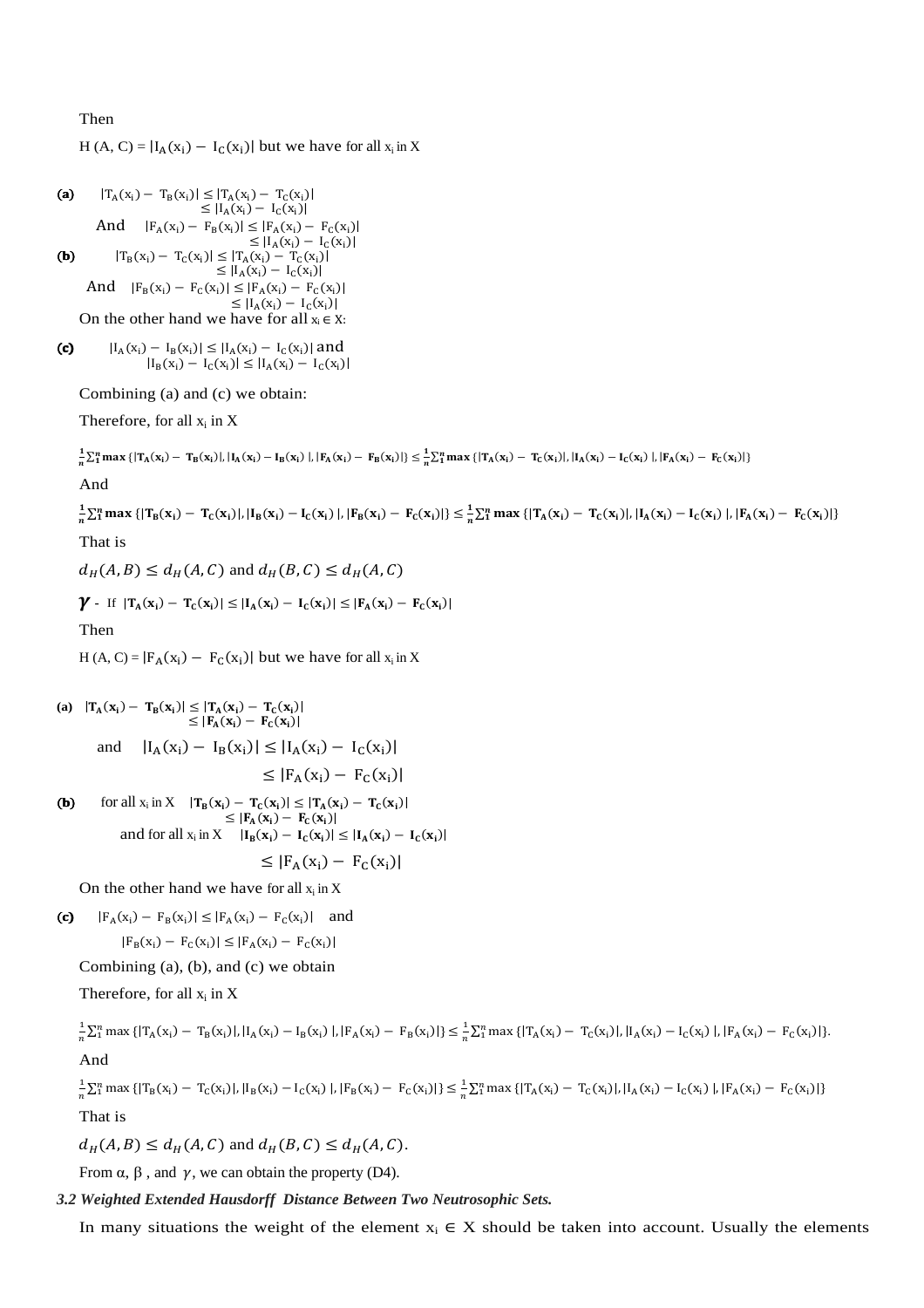have different importance. We need to consider the weight of the element so that we have the following weighted distance between NS. Assume that the weight of  $x_i \in X$  is  $w_i$  where  $X = \{x_1, x_2, ..., x_n\}$ ,  $w_i \in [0,1]$ , i={1,2,3,.., n} and  $\sum_1^n w_i = 1$ . Then the weighted extended Hausdorff distance between NS A and B is defined as:

$$
d_{HW}(A, B) = \sum_{i=1}^{n} w_i d_H(A(x_i), B(x_i))
$$

It is easy to check that  $d_{HW}(A, B)$  satisfies the four properties D1-D4 defined above.

## IV. SOME NEW SIMILARITY MEASURES FOR NEUTROSOPHIC SETS

The distance measure between two NS is used in finding the similarity between neutrosophic sets.

We found in the literature different similarity measures, and we extend them to neutrosophic sets (NS), several of them defined below:

Liu [9] also gave an axiom definition for the similarity measure of fuzzy sets, which also can be expressed for neutrosophic sets (NS) as follow:

### *Definition 4.1***:** *Axioms of a Similarity Measure*

A mapping  $S:NS(X)\rightarrow[0,1], NS(X)$  denotes the set of all NS in  $X=[x_1,x_2,...,x_n], S(A, B)$  is said to be the degree of similarity between  $A \in NS$  and  $B \in NS$ , if  $S(A,B)$  satisfies the properties of conditions (P1-P4):

 $(P1) S (A, B) = S (B, A).$ **(P2)**  $S(A,B) = (1,0,0) = 1$ . If  $A = B$  for all  $A,B \in NS$ .

 $(\mathbf{P3}) S_{\mathrm{T}}(A, B) \ge 0, S_{\mathrm{I}}(A, B) \ge 0, S_{\mathrm{F}}(A, B) \ge 0.$ 

(**P4**) If A⊆B⊆C for all A, B, C  $\in$  NS, then S (A, B)  $\geq$  S (A, C) and S (B, C)  $\geq$  S (A, C).

# **Numerical Example:**

Let  $A \leq B \leq C$ . with  $T_A \leq T_B \leq T_C$  and  $I_A \geq I_B \geq I_C$  and  $F_A \geq F_B \geq F_C$  for each  $x_i \in NS$ .

For example:

A= { $x_1$  (0.2, 0.5, 0.6);  $x_2$  (0.2, 0.4, 0.4) }  $B = \{ x_1 (0.2, 0.4, 0.4); x_2 (0.4, 0.2, 0.3) \}$  $C = \{ x_1 (0.3, 0.3, 0.4); x_2 (0.5, 0.0, 0.3) \}$ In the following we define a new similarity measure of neutrosophic set and discuss its properties.

# *4.2 Similarity Measures Based on the Set –Theoretic Approach.*

In this section we extend the similarity measure for intuitionistic and fuzzy set defined by Hung and Yung [16] to neutrosophic set which is based on set-theoretic approach as follow.

*Definition 4.2*: Let A,B be two neutrosophic sets in  $X = \{x_1, x_2, ..., x_n\}$ , if  $A = \{ \langle x, T_A(x_i), I_A(x_i), F_A(x_i) \rangle \}$  and  $B =$  ${ < x, T_B(x_i), I_B(x_i), F_B(x_i) > }$  are neutrosophic values of X in A and B respectively, then the similarity measure between the neutrosophic sets A and B can be evaluated by the function

For all 
$$
x_i
$$
 in X  
\n
$$
S_T(A, B) = (\sum_{1}^{N} \left[ \frac{\min(T_A(x_i), T_B(x_i))}{\max(T_A(x_i), T_B(x_i))} \right] / n
$$
\n
$$
S_I(A, B) = 1 - (\sum_{1}^{N} \left[ \frac{\min(I_A(x_i), I_B(x_i))}{\max(I_A(x_i), I_B(x_i))} \right] / n
$$
\n
$$
S_F(A, B) = 1 - (\sum_{1}^{N} \left[ \frac{\min(F_A(x_i), F_B(x_i))}{\max(F_A(x_i), F_B(x_i))} \right] / n
$$
\nand  $S(A, B) = (S_T(A, B), S_I(A, B), S_F(A, B))$  eq. (1)  
\nwhere

 $S_T(A, B)$  denote the degree of similarity (where we take only the T's).  $S_I(A, B)$  denote the degree of indeterminate similarity (where we take only the I's).  $S_F(A, B)$  denote degree of nonsimilarity (where we take only the F's). Min denotes the minimum between each element of A and B. Max denotes the minimum between each element of A and B. **Proof of (P4) for the eq. (1).**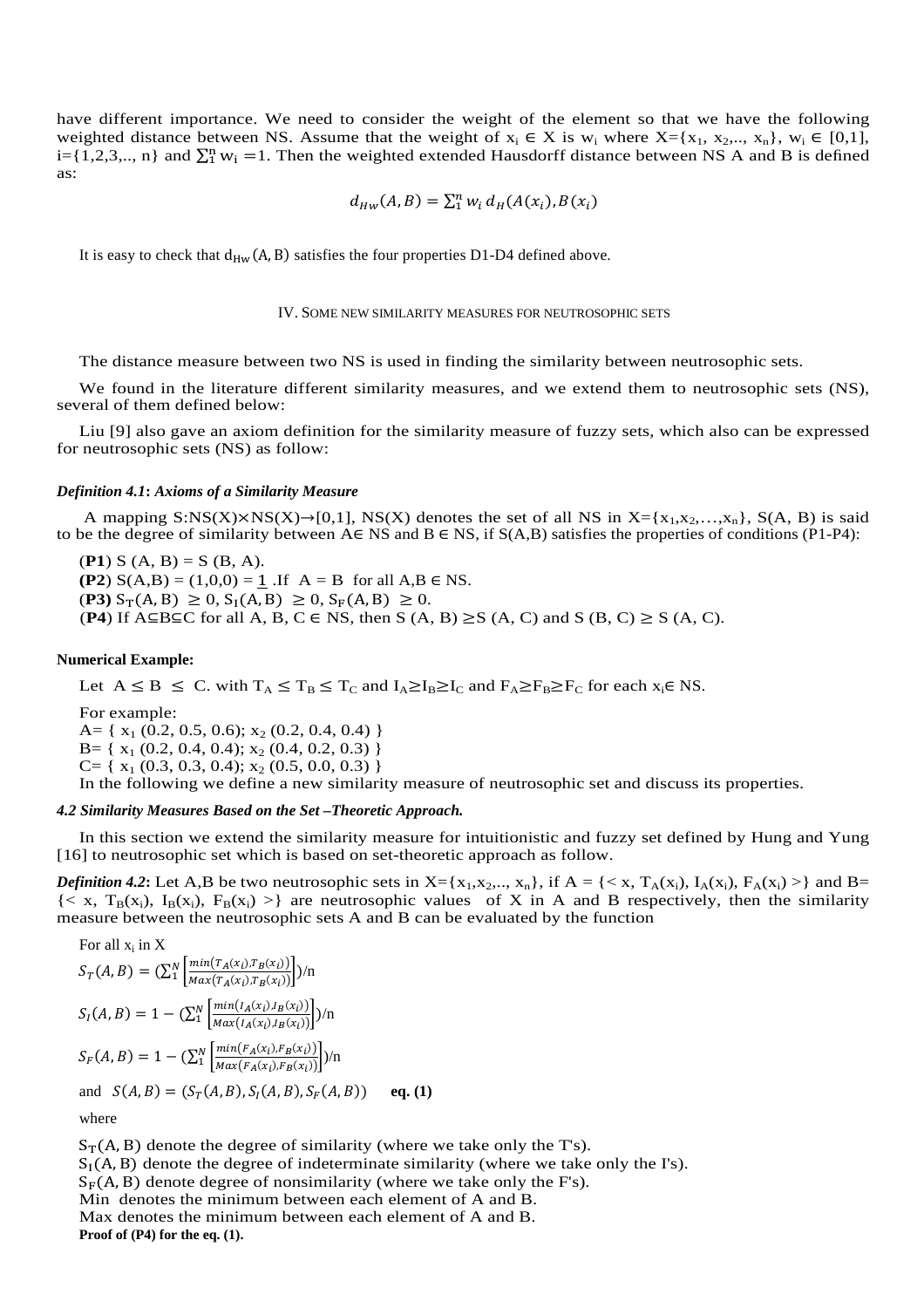# Since  $A \subseteq B \subseteq C$  implies, for all  $x_i$  in X

 $T_A(x_i) \le T_B(x_i) \le T_C(x_i), I_A(x_i) \ge I_B(x_i) \ge I_C(x_i), F_A(x_i) \ge F_B(x_i) \ge F_C(x_i)$ Then, for all  $x_i$  in X

| $min(T_A(x_i), T_B(x_i))$ | $T_A(x_i)$ |
|---------------------------|------------|
| $Max(T_A(x_i), T_B(x_i))$ | $T_B(x_i)$ |
| $min(T_A(x_i), T_C(x_i))$ | $T_A(x_i)$ |
| $Max(T_A(x_i), T_C(x_i))$ | $T_c(x_i)$ |
| $min(T_B(x_i), T_C(x_i))$ | $T_B(x_i)$ |
| $Max(T_B(x_i), T_C(x_i))$ | $T_c(x_i)$ |

Therefore, for all  $x_i$  in  $X$ 

 $T_A(x_i)$  $\frac{T_A(x_i)}{T_C(x_i)} = \frac{T_B(x_i)}{T_C(x_i)}$  $\frac{T_B(x_i)}{T_C(x_i)} + \frac{T_A(x_i) - T_B(x_i)}{T_C(x_i)}$  $\frac{x_i - T_B(x_i)}{T_C(x_i)} \leq \frac{T_B(x_i)}{T_C(x_i)}$  $\frac{r_B(x_i)}{r_C(x_i)}$  (1)

(since  $T_A(x_i) \leq T_B(x_i)$ ) Furthermore, for all  $x_i$  in X

> $min(T_A(x_i),T_B(x_i))$  $\frac{\min(T_A(x_i),T_B(x_i))}{\max(T_A(x_i),T_B(x_i))} \geq \frac{\min(T_A(x_i),T_C(x_i))}{\max(T_A(x_i),T_C(x_i))}$  $Max(T_A(x_i),T_C(x_i))$ (2)

Or

$$
\frac{r_A(x_i)}{r_B(x_i)} \ge \frac{r_A(x_i)}{r_C(x_i)} \text{ or } T_B(x_i) \le T_C(x_i)
$$

(since  $T_c(x_i) \geq T_B(x_i)$ )

Inequality (2) implies that, for all  $x_i$  in X

$$
\frac{T_A(x_i)}{T_C(x_i)} \le \frac{T_A(x_i)}{T_B(x_i)}\tag{3}
$$

From the inequalities (1) and (3), the property (P4) for  $S_T(A, B) \geq S_T(A, C)$  is proven.

In a similar way we can prove that  $S_I(A, B)$  and  $S_F(A, B)$ .

We will to prove that  $S_I(A, C) \geq S_I(A, B)$ . For all  $x_i \in X$  we have:

 $S_I(A, C) = 1 - \frac{min(I_A(x_i), I_C(x_i))}{Max(I_A(x_i), I_C(x_i))}$  $\frac{\min(I_A(x_i), I_C(x_i))}{\max(I_A(x_i), I_C(x_i))} = 1 - \frac{I_C(x_i)}{I_A(x_i)}$  $\frac{I_C(x_i)}{I_A(x_i)} \geq 1 - \frac{I_B(x_i)}{I_A(x_i)}$  $I_A(x_i)$ Since  $I_c(x_i) \leq I_B(x_i)$ 

Similarly we prove  $S_F(A, C) \ge S_F(A, B)$  for all  $x_i$  in X

$$
S_F(A, C) = 1 - \frac{\min(F_A(x_i), F_C(x_i))}{\max(F_A(x_i), F_C(x_i))} = 1 - \frac{F_C(x_i)}{F_A(x_i)} \ge 1 - \frac{F_B(x_i)}{F_A(x_i)}
$$

Since  $F_C(x_i) \leq F_B(x_i)$ 

Then  $S(A, C) \leq S(A, B)$  where  $S(A, C) = (S_T(A, C), S_I(A, C), S_F(A, C))$  and

 $S(A, B) = (S_T(A, B), S_I(A, B), S_F(A, B)).$ 

In a similar way we can prove that S (B, C)  $\geq$  S (A, C). If A⊆B⊆C therefore S (A, B) satisfies (P4) of definition 4.1. By applying eq.  $(1)$ , the degree of similarity between the neutrosophic sets  $(A, B)$ ,  $(A, C)$  and  $(B, C)$  are:

 $S(A, B) = (S_T(A, B), S_I(A, B), S_F(A, B)) = (0.75, 0.35, 0.30)$ S (A, C) =  $(S_T(A, C), S_I(A, C), S_F(A, C))$  = (0.53, 0.7, 0.30) S (B, C) =  $(S_T(B, C), S_I(B, C), S_F(B, C))$  = (0.73, 0.63, 0) Then eq. (1) satisfies property P4:  $S(A, C) \leq S(A, B)$  and  $S(A, C) \leq S(B, C)$ .

Usually, the weight of the element  $x_i \in X$  should be taken into account, then we present the following weighted similarity between NS. Assume that the weight of  $x_i \in X = \{1, 2, ..., n\}$  is  $w_i$  (i=1,2,..., n) when  $w_i \in [0,1], \sum_{i=1}^{n} w_i = 1$ .

Denote 
$$
S_W^T(A, B) = (\sum_1^N w_i \left[ \frac{\min(T_A(x_i), T_B(x_i))}{\max(T_A(x_i), T_B(x_i))} \right] / n
$$
  
\n $S_W^I(A, B) = 1 - (\sum_1^N w_i \left[ \frac{\min(I_A(x_i), I_B(x_i))}{\max(I_A(x_i), I_B(x_i))} \right] / n$   
\n $S_W^F(A, B) = 1 - (\sum_1^N w_i \left[ \frac{\min(F_A(x_i), F_B(x_i))}{\max(F_A(x_i), F_B(x_i))} \right] / n$   
\nand  $S_W(A, B) = (S_W^T((A, B), S_W^I((A, B), S_W^F((A, B)))$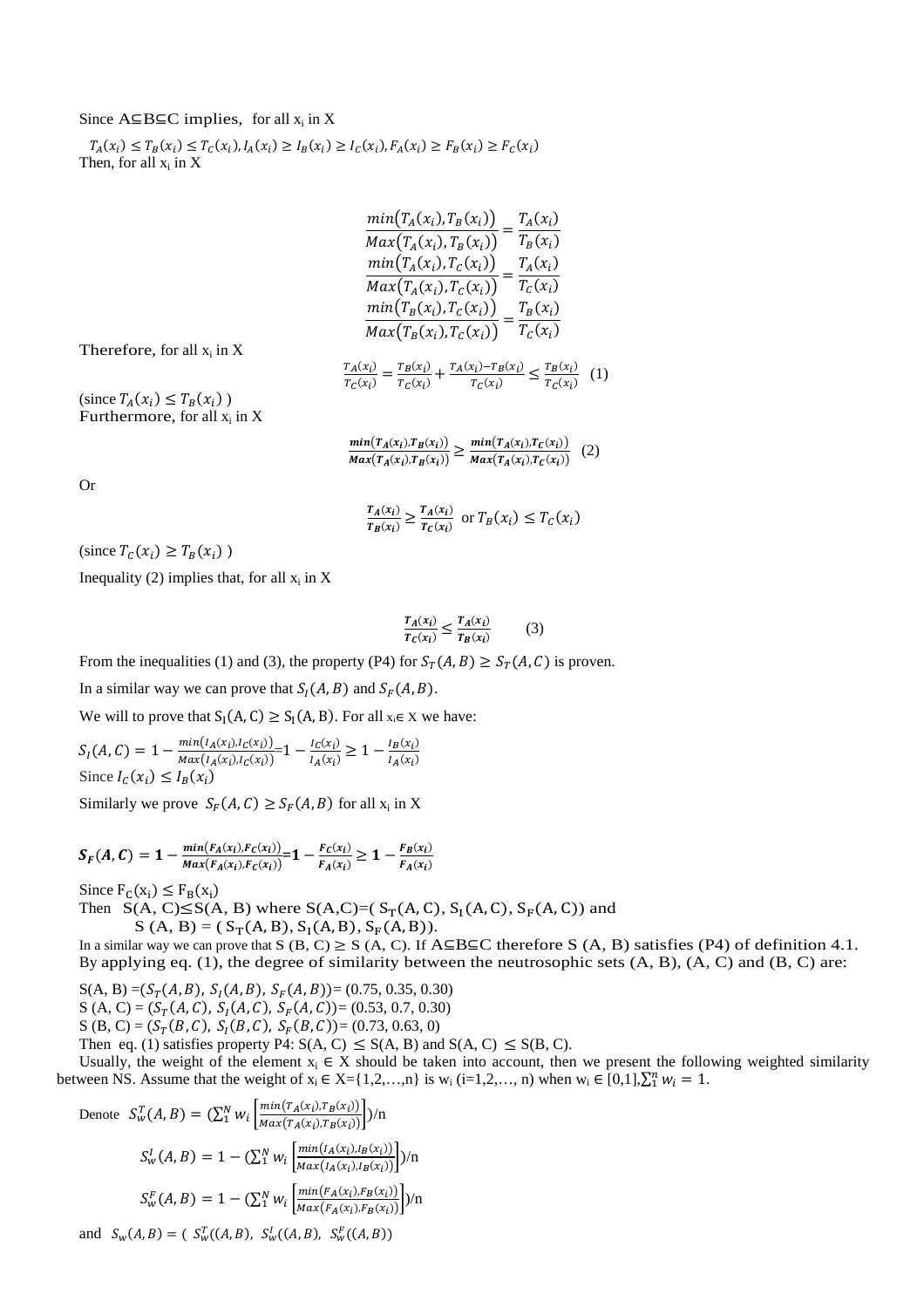It is easy to check that  $S_w(A, B)$  satisfies the four properties P1-P4 defined above.

### *4.3 Similarity Measure Based on the Type1 Geometric Distance Model*

In the following, we express the definition of similarity measure between fuzzy sets based on the model of geometric distance proposed by Pappis and Karacapilidis in [10] to similarity of neutrosophic set.

*Definition* 4.3 : Let A,B be two neutrosophic sets in  $X = \{x_1, x_2,..., x_n\}$ , if  $A = \{ \langle x, T_A(x_i), I_A(x_i), F_A(x_i) \rangle \}$  and B = { < x,  $T_B(x_i)$ ,  $I_B(x_i)$ ,  $F_B(x_i)$  >} are neutrosophic values of X in A and B respectively, then the similarity measure between the neutrosophic sets A and B can be evaluated by the function

For all  $x_i$  in  $X$ 

$$
L_T(A, B) = 1 - \frac{\sum_{i=1}^{n} \left| \frac{T_A(x_i) - T_B(x_i)}{\sum_{i=1}^{n} (T_A(x_i) + T_B(x_i))} \right|}{\sum_{i=1}^{n} \left( \frac{T_A(x_i) - T_B(x_i)}{\sum_{i=1}^{n} (T_A(x_i) + T_B(x_i))} \right)}
$$
\n
$$
L_F(A, B) = \frac{\sum_{i=1}^{n} \left| F_A(x_i) - F_B(x_i) \right|}{\sum_{i=1}^{n} (F_A(x_i) + F_B(x_i))}
$$
\nand\n
$$
L(A, B) = (L_T(A, B), L_I(A, B), L_F(A, B))
$$
 eq. (2)

We will prove this similarity measure satisfies the properties 1-4 as above. The property (P1) for the similarity measure eq. (2) is obtained directly from the definition 4.1.

Proof: obviously, eq. (2) satisfies P1-P3-P4 of definition 4.1. In the following L  $(A, B)$  will be proved to satisfy (P2) and (P4). Proof of (P2) for the eq. 2

For all  $x_i$  in X

First of all, 
$$
L_T(A, B) = 1 \leftrightarrow \frac{\sum_{i=1}^{n} [\Gamma_A(x_i) - \Gamma_B(x_i)]}{\sum_{i=1}^{n} (\Gamma_A(x_i) + \Gamma_B(x_i))} = 0
$$
  
\n $\leftrightarrow |\Gamma_A(x_i) - \Gamma_B(x_i)| = 0$   
\n $\leftrightarrow \Gamma_A(x_i) = \Gamma_B(x_i)$   
\n $L_I(A, B) = 0 \leftrightarrow \frac{\sum_{i=1}^{n} [I_A(x_i) - I_B(x_i)]}{\sum_{i=1}^{n} (I_A(x_i) + I_B(x_i))} = 0$   
\n $\leftrightarrow |I_A(x_i) - I_B(x_i)| = 0 \leftrightarrow I_A(x_i) = I_B(x_i)$   
\n $L_F(A, B) = 0 \leftrightarrow \frac{\sum_{i=1}^{n} [F_A(x_i) - F_B(x_i)]}{\sum_{i=1}^{n} (F_A(x_i) + F_B(x_i))} = 0$   
\n $\leftrightarrow |F_A(x_i) - F_B(x_i)| = 0 \leftrightarrow F_A(x_i) = F_B(x_i)$   
\nThen  $L(A, B) = (L_T(A, B), L_I(A, B), L_F(A, B)) = (1, 0, 0)$  if A=B for all A, B \in NS.

Proof of P3 for the eq .(2) is obvious.

By applying eq.2 the degree of similarity between the neutrosophic sets (A, B), (A, C) and (B, C) are:

L (A, B) =  $(L_T(A, B), L_I(A, B), L_F(A, B))$  = (0.8, 0.2, 0.17). L (A, C) =  $(L_T(A, C), L_I(A, C), L_F(A, C)) = (0.67, 0.5, 0.17).$ L (B, C) =  $(L_T(B, C), L_I(B, C), L_F(B, C))$  = (0.85, 0.33, 0).

The result indicates that the degree of similarity between neutrosophic sets A and  $B \in [0, 1]$ . Then Eq.(2) satisfies property P4**:**  $L(A, C) \le L(A, B)$  and  $L(A, C) \le L(B, C)$ .

### *4.4 Similarity Measure Based on the Type 2 Geometric Distance model*

In this section we extend the similarity measure proposed by Yang and Hang [16] to neutrosophic set as follow:

*Definition 4.4*: Let A, B be two neutrosophic set in  $X = \{x_1, x_2, ..., x_n\}$ , if  $A = \{ \langle x, T_A(x_i), I_A(x_i), F_A(x_i) \rangle \}$  and  $B =$  $\{ \langle x, T_B(x_i), I_B(x_i), F_B(x_i) \rangle \}$  are neutrosophic values of X in A and B respectively, then the similarity measure between the neutrosophic set A and B can be evaluated by the function:

For all  $x_i$  in  $X$ 

$$
M_{T} (A, B)=\frac{1}{n}\sum_{1}^{n}(1-\frac{|T_{A}(x_{i})-T_{B}(x_{i})|}{2}).
$$
  
\n
$$
M_{I} (A, B)=\frac{1}{n}\sum_{1}^{n}(\frac{|I_{A}(x_{i})-I_{B}(x_{i})|}{2}).
$$
  
\n
$$
M_{F} (A, B)=\frac{1}{n}\sum_{1}^{n}(\frac{|F_{A}(x_{i})-F_{B}(x_{i})|}{2}).
$$
  
\nAnd  $M_{T,I,F} = (M_{T}(A, B), M_{I}(A, B), M_{F}(A, B))$  for all  $i=\{x_{1}, x_{2}, ..., x_{n}\}$  eq. (3)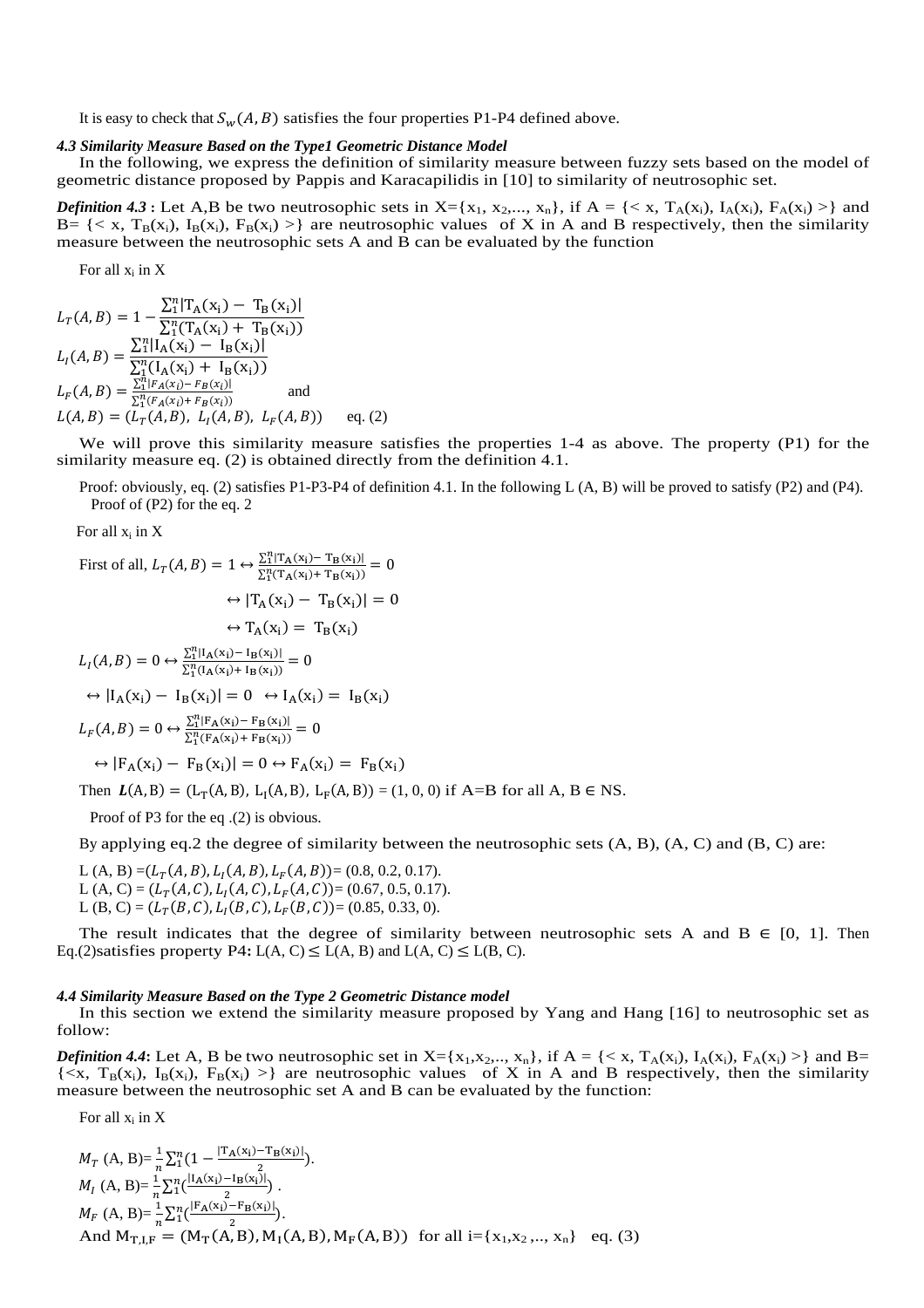The proofs of the properties P1-P2-P3 in definition 4.1 (Axioms of a Similarity Measure) of the similarity measure in definition 4.4 are obvious.

Proof of (P4) for the eq. (3).

Since for all  $x_i$  in X  $T_A(x_i) \leq T_B(x_i) \leq T_C(x_i)$ ,  $I_A(x_i) \geq I_B(x_i) \geq I_C(x_i)$ ,  $F_A(x_i) \geq F_B(x_i) \geq F_C(x_i)$  Then for all  $x_i$  in X

$$
1 - \frac{|T_C(x_i) - T_A(x_i)|}{2} = 1 - \frac{(T_C(x_i) - T_A(x_i))}{2}
$$
  
= 
$$
1 - \frac{(T_C(x_i) - T_B(x_i))}{2} + \frac{(T_B(x_i) - T_A(x_i))}{2}
$$
  

$$
\leq 1 - \frac{(T_C(x_i) - T_B(x_i))}{2}
$$
  
= 
$$
1 - \frac{|T_C(x_i) - T_B(x_i)|}{2}
$$

Then  $M_T(A, C) \leq M_T(B, C)$ . Similarly,  $M_T(A, C) \leq M_T(A, B)$  can be proved easily. For  $M_I(A, C) \ge M_I(B, C)$  and  $M_F(A, C) \ge M_F(B, C)$  the proof is easy. Then by the definition 4.4, (P4) for definition 4.1, is satisfied as well. By applying eq.  $(3)$ , the degree of similarity between the neutrosophic sets  $(A, B)$ ,  $(A, C)$  and  $(B, C)$  are:

 $M(A,B)=(M_T (A,B), M_I (A,B), M_F (A,B))=(0.95, 0.075, 0.075)$  $M(A,C)=(M_T (A,C), M_I (A,C), M_F (A,C))=(0.9, 0.15, 0.075)$  $M(B,C) = (M_T (B,C), M_I (B,C), M_F (B,C)) = (0.9, 0.075, 0)$ 

Then eq. (3) satisfies property P4**:**   $M(A, C) \leq M(A, B)$  and  $M(A, C) \leq M(B, C)$ .

Another way of calculating similarity (degree) of neutrosophic sets is based on their distance. There are more approaches on how the relation between the two notions in form of a function can be expressed. Two of them are presented below (in section 4.5 and 4.6).

## *4.5 Similarity Measure Based on the Type3 Geometric Distance Model.*

In the following we extended the similarity measure proposed by Koczy in [15] to neutrosophic set (NS).

*Definition 4.5:* Let A, B be two neutrosophic sets in  $X = \{x_1, x_2, ..., x_n\}$ , if  $A = \{ \langle x, T_A(x_i), I_A(x_i), F_A(x_i) \rangle \}$  and B = { < x,  $T_B(x_i)$ ,  $I_B(x_i)$ ,  $F_B(x_i)$  >} are neutrosophic values of x in A and B respectively, then the similarity measure between the neutrosophic sets A and B can be evaluated by the function

$$
H_T(A, B) = \frac{1}{1 + d_{\phi}^T(A, B)}
$$
 denotes the degree of similarity.

 $H_I(A, B) = 1 - \frac{1}{1 + d_{\infty}^I(A, B)}$  denotes the degree of indeterminate similarity.

 $H_F(A, B) = 1 - \frac{1}{1 + d_E^F(A, B)}$  denotes degree of non-similarity

where  $d_{\infty}^T(A, B)$ ,  $d_{\infty}^T(A, B)$ , and  $d_{\infty}^F(A, B)$  are the distance measure of two neutrosophic sets **A** and B.

For all  $x_i$  in  $X$ 

 $d_{\infty}^{T}(A, B) = \max\{|T_{A}(x_i) - T_{B}(x_i)|\}.$ 

$$
d_{\infty}^{I}(A, B) = \max\{|I_{A}(x_{i}) - I_{B}(x_{i})|\}.
$$

 $d_{\infty}^{F}(A, B) = \max\{|F_{A}(x_i) - F_{B}(x_i)|\}.$ 

and  $H(A, B) = (H_T(A, B), H_I(A, B), H_F(A, B)).$  Eq. (4)

By applying the Eq. (4) in numerical example we obtain:

 $d_{\infty}(A, B) = (0.2, 0.2, 0.2)$ , then H (A, B) = (0.83, 0.17, 0.17).

 $d_{\infty}(A, C) = (0.3, 0.4, 0.1)$ , then H (A, C) = (0.76, 0.29, 0.17).

 $d_{\infty}(B, C) = (0.1, 0.2, 0)$ , then H (B, C) = (0.90, 0.17, 0).

It can be verified that  $H(A, B)$  also has the properties  $(P1)$ - $(P4)$ .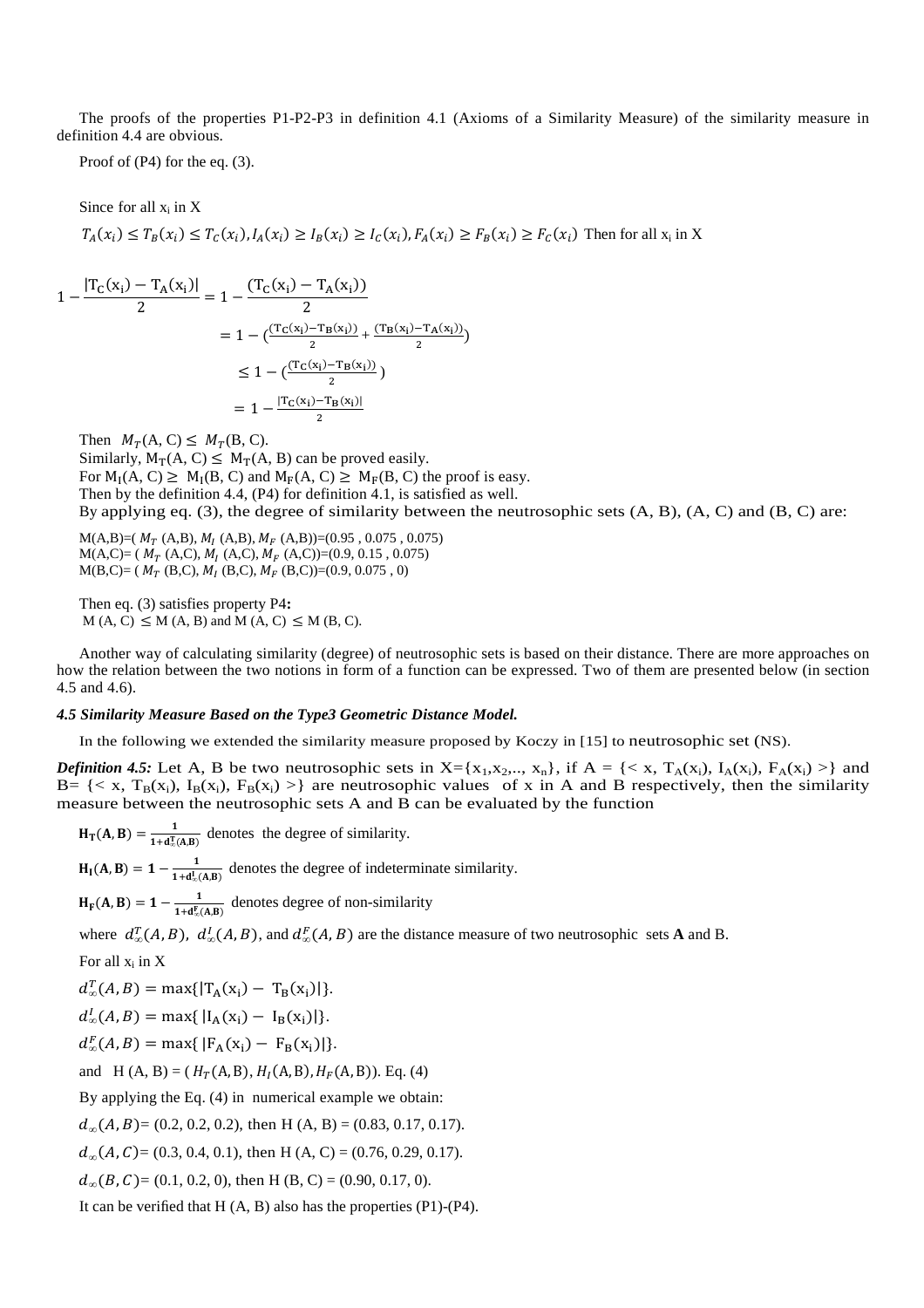### *4.6 Similarity Measure Based on Extended Hausdorff Distance*

It is well known that similarity measures can be generated from distance measures. Therefore, we may use the proposed distance measure based on extended Hausdorff distance to define similarity measures. Based on the relationship of similarity measures and distance measures, we can define a new similarity measure between NS A and B as follows:

$$
N(A, B) = 1 - d_H(A, B)
$$
 eq. (5)

where  $d_H(A, B)$  represent the extended Hausdorff distance between neutrosophic sets (NS) A and B.

According to the above distance properties (D1-D4).It is easy to check that the similarity measure eq. (5) satisfies the four properties of axiom similarity defined in 4.1

By applying the eq. (5) in numerical example we obtain:

 $N(A, B) = 0.8$  $N(A, C) = 0.7$  $N(B, C) = 0.85$ Then eq. (5) satisfies property P4**:**   $N(A, C) \leq N(A, B)$  and  $N(A, C) \leq N(B, C)$ 

**Remark**: It is clear that the larger the value of N(A, B), the more the similarity between NS A and B. Next we define similarity measure between NS A and B using a matching function.

# *4.7 Similarity Measure of two Neutrosophic Sets Based on Matching Function.*

Chen [11] and Chen et al. [12] introduced a matching function to calculate the degree of similarity between fuzzy sets. In the following, we extend the matching function extend to deal with the similarity measure of NS.

*Definition 4.7* Let F and E be two neutrosophic sets over U. Then the similarity between them, denoted by K (F, G) or  $K_{F, G}$ has been defined based on the matching function as:

For all  $x_i$  in  $X$ 

$$
K(F,G) = K_{F,G} = \frac{\sum_{1}^{n} (T_F(x_i) \cdot T_G(x_i) + I_F(x_i) \cdot I_G(x_i) + F_F(x_i) \cdot F_G(x_i))}{\max (\sum_{1}^{n} ((T_F(x_i))^2 + (I_F(x_i))^2 + (F_F(x_i))^2), \sum_{1}^{n} ((T_G(x_i))^2 + (I_G(x_i))^2 + (F_G(x_i))^2))}
$$
  
Eq. (6)

Considering the weight w<sub>i</sub> ∈ [0, 1] of each element  $x_i \in X$ , we get the weighting similarity measure between NS as: For all  $x_i$  in  $X$ 

$$
K_{w}(F,G) = \frac{\sum_{1}^{n} w_{i}(T_{F}(x_{i}) \cdot T_{G}(x_{i}) + I_{F}(x_{i}) \cdot I_{G}(x_{i}) + F_{F}(x_{i}) \cdot F_{G}(x_{i}))}{\max(\sum_{1}^{n} w_{i}((T_{F}(x_{i}))^{2} + (I_{F}(x_{i}))^{2} + (F_{F}(x_{i}))^{2}), \sum_{1}^{n} w_{i}((T_{G}(x_{i}))^{2} + (I_{G}(x_{i}))^{2} + (F_{G}(x_{i}))^{2}))}{\text{Eq. (7)}}
$$

If each element  $x_i \in X$  has the same importance, then Eq.(7) is reduced to eq. (6). The larger the value of  $K(F, G)$  the more the similarity between F and G. Here  $K(F, G)$  has all the properties described as listed in the definition 4.1.

By applying the eq. (6) in numerical example we obtain:

 $K(A, B) = 0.75$ ,  $K(A, C) = 0.66$ , and  $K(B, C) = 0.92$ 

Then Eq. (6) satisfies property P4: K(A, C)  $\leq$  K(A, B) and K(A, C)  $\leq$  K(B, C)

### V. COMPARISON OF VARIOUS SIMILARITY MEASURES

In this section, we make a comparison among similarity measures proposed in the paper. Table I show the comparison of various similarity measures between two neutrosophic sets respectively.

Table I . Example results obtained from the similarity measures between neutrosophic sets A , B and C.

|           | A, B                 | A, C               | B.C             |
|-----------|----------------------|--------------------|-----------------|
| Eq. $(1)$ | (0.75, 0.35, 0.3)    | (0.53, 0.7, 0.3)   | (0.73, 0.63, 0) |
| Eq. $(2)$ | (0.8, 0.2, 0.17)     | (0.67, 0.5, 0.17)  | (0.85, 0.33, 0) |
| Eq. $(3)$ | (0.95, 0.075, 0.075) | (0.9, 0.15, 0.075) | (0.9, 0.075, 0) |
| Eq. $(4)$ | (0.83, 0.17, 0.17)   | (0.76, 0.29, 0.17) | (0.9, 0.17, 0)  |
| Eq. $(5)$ | 0.8                  | 0.7                | 0.85            |
|           |                      |                    |                 |
| Eq. $(6)$ | 0.75                 | 0.66               | 0.92            |